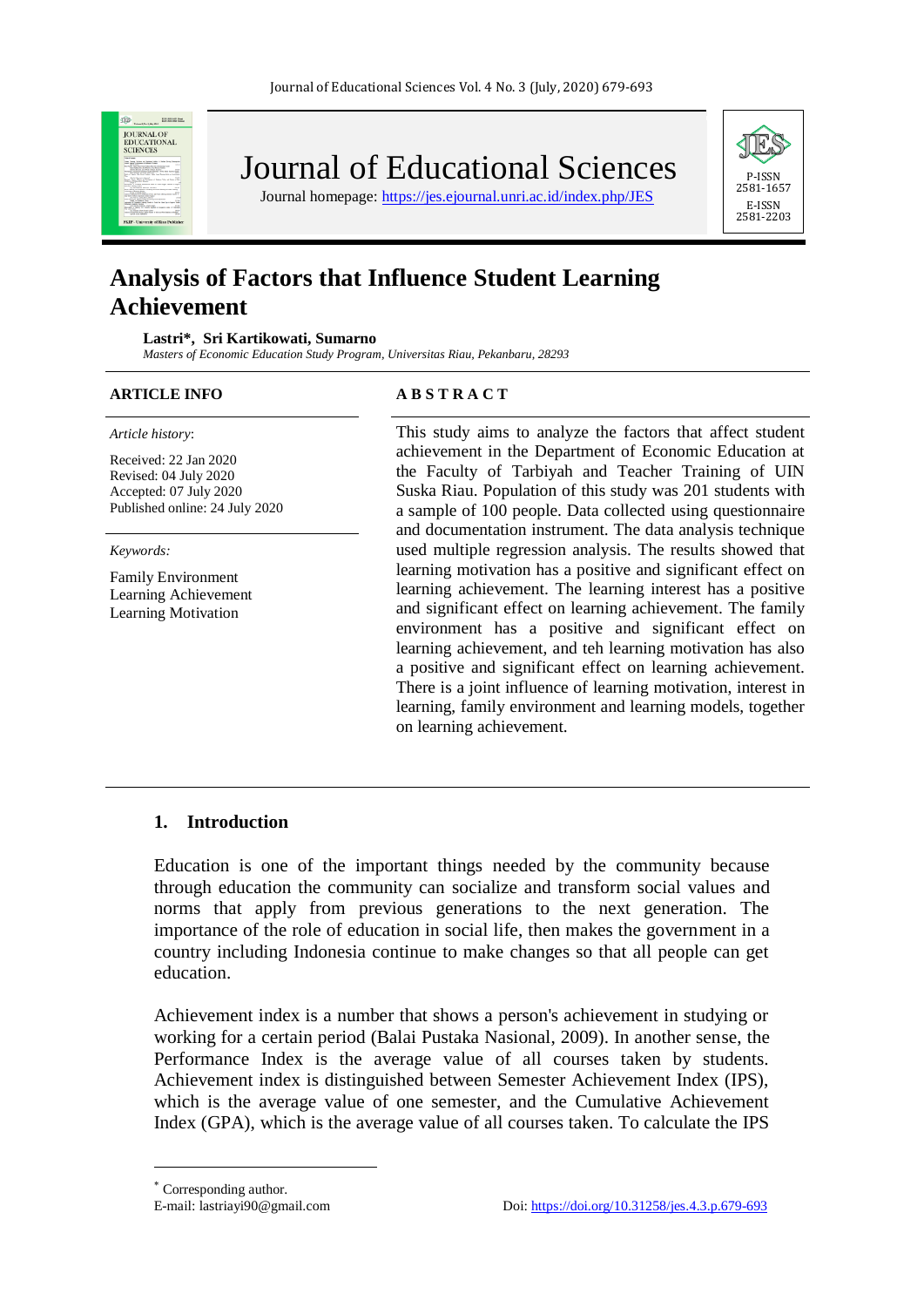used all grades in the semester concerned, while to calculate the GPA (only) the highest value of each course ever taken. In this study many student IPs are below 3.4 so it needs to be improved right, but in this case there are several factors which affects the level of student achievement index, namely learning motivation, learning interest, family environment, learning model.

According to Hamzah (2012), learning motivation is an internal and external impetus for students who are learning to make changes in behavior in general with several indicators or supporting elements. It has a large role in one's success in learning. Therefore a person's actions based on a specific motivation contain themes in accordance with the underlying motivation. In other words, if motivation is high then achievement will also be high.

Slameto (2010), states that interest is a feeling of preferability and a sense of attachment to a thing or activity, without anyone asking. In this case the feeling of pleasure to pay attention to an activity encourages someone to be interested in the activity. Someone who has an interest in something will pay great attention to it because of the attraction for him. That interest can foster a high sense of curiosity that causes a person is trying to dig up information about the activities of interest. With the interest in students there will be encouragement to learn so that it will affect student achievement.

Furthermore, family factors that come from parents are primarily as a way of educating parents towards their children. There are several responses regarding the factors that influence learning originating from parents, this type of education in accordance with the Pancasila leadership is better than the types above. Because parents are meddling in children's learning, it will not go too deep.

Dasna (2015), interactive learning refers to the interaction between students and educators, students and teachers, or also students with media / learning resources. This model is designed so that students will ask questions and then find answers to their own questions. Based on the opinions expressed, the interactive learning model can be understood as learning that emphasizes communication between students and students and lecturers through direct interaction with learning resources.

Achievement of learning achievement is influenced by factors of learning motivation, learning interest, family environment and learning models. In line with McClelland's opinion revealed that achievement motivation is motivation that is associated with the achievement of expertise standards (in Djaali, 2008). Motivation plays an important role in improving student academic achievement, because motivation can provide encouragement for students to strive with their own abilities to achieve standards of excellence. While students majoring in Economic Education at the Faculty of Tarbiyah and Teacher Training have never been the best students at the University level.

In other words, efforts to improve student achievement index at university, one of which is learning motivation is in line with the results of Budi's study (2016)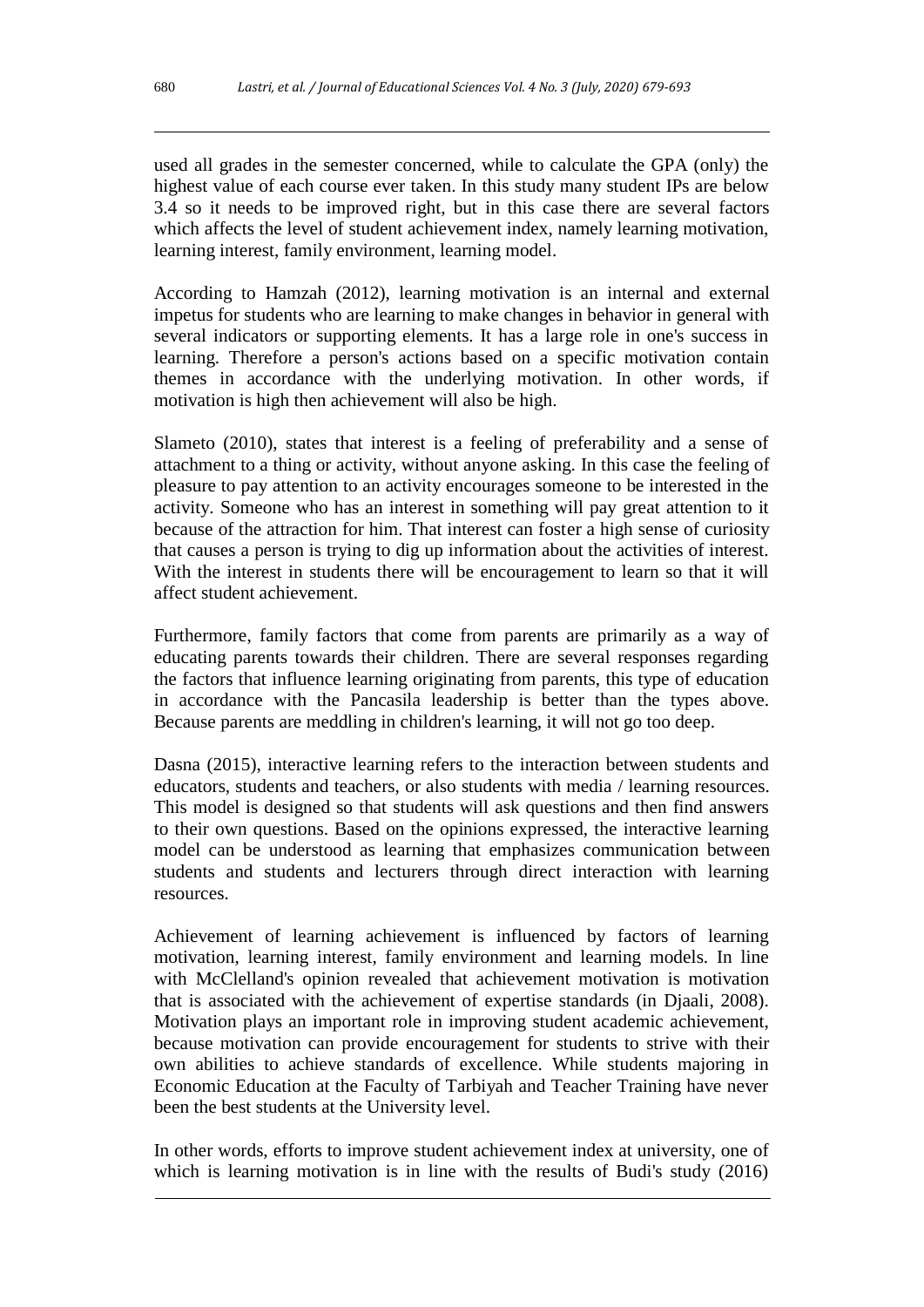which states that motivation significantly influences learning outcomes. In line with the results of Putu's research (2015) which states that student motivation, learning media, mastery of teaching methods and parental support significantly influence. Furthermore Vitria's research results (2017) with the results of his research which stated the influence of student intellectual intelligence on student learning achievement.

Gimin and Sri Kartikowati (2013) internal factors of learning difficulties are students' motivation in economics in SMA Negeri 11 Pekanbaru.

Furthermore, according to Sumarno (2013) Increased motivation and learning outcomes of students' knowledge and learning skills along with the increasing activity of lecturers in lectures that use contextual learning. In other words, the learning model also influences student achievement index.

Based on the above theoretical study, it can be concluded that the factors that influence student achievement in the Department of Economic Education of the Faculty of Tarbiyah and Teacher Training of UIN Suska Riau are factors of learning motivation, learning interest, family environment and learning models.

This study aims to analyze how much influence the factors of motivation, interest, family environment and learning methods on student achievement in the Department of Economic Education Faculty of Tarbiyah and Teacher Training of UIN Suska Riau either partially or simultaneously and what percentage of the influence of these factors on student learning achievement at UIN Suska Riau. The reason the author wants to examine at UIN SUSKA is because of the imbalance between the achievement index of students majoring in economic education in contrast to the Chancellor's goal of wanting the lowest student achievement index with an achievement index of 3.4, therefore it is necessary to have the latest research to improve the student achievement index.

# **2. Methodology**

From the description that has been presented, the several hypotheses can be formulated, namely:

1. Learning motivation has an effect on student achievement in UIN Suska Riau?



2. Learning interest has an effect on student achievement in UIN Suska Riau?

| Interest to Learn |  | Learning Achievement |
|-------------------|--|----------------------|
|-------------------|--|----------------------|

3. The family environment influences the learning achievement of UIN Suska Riau students?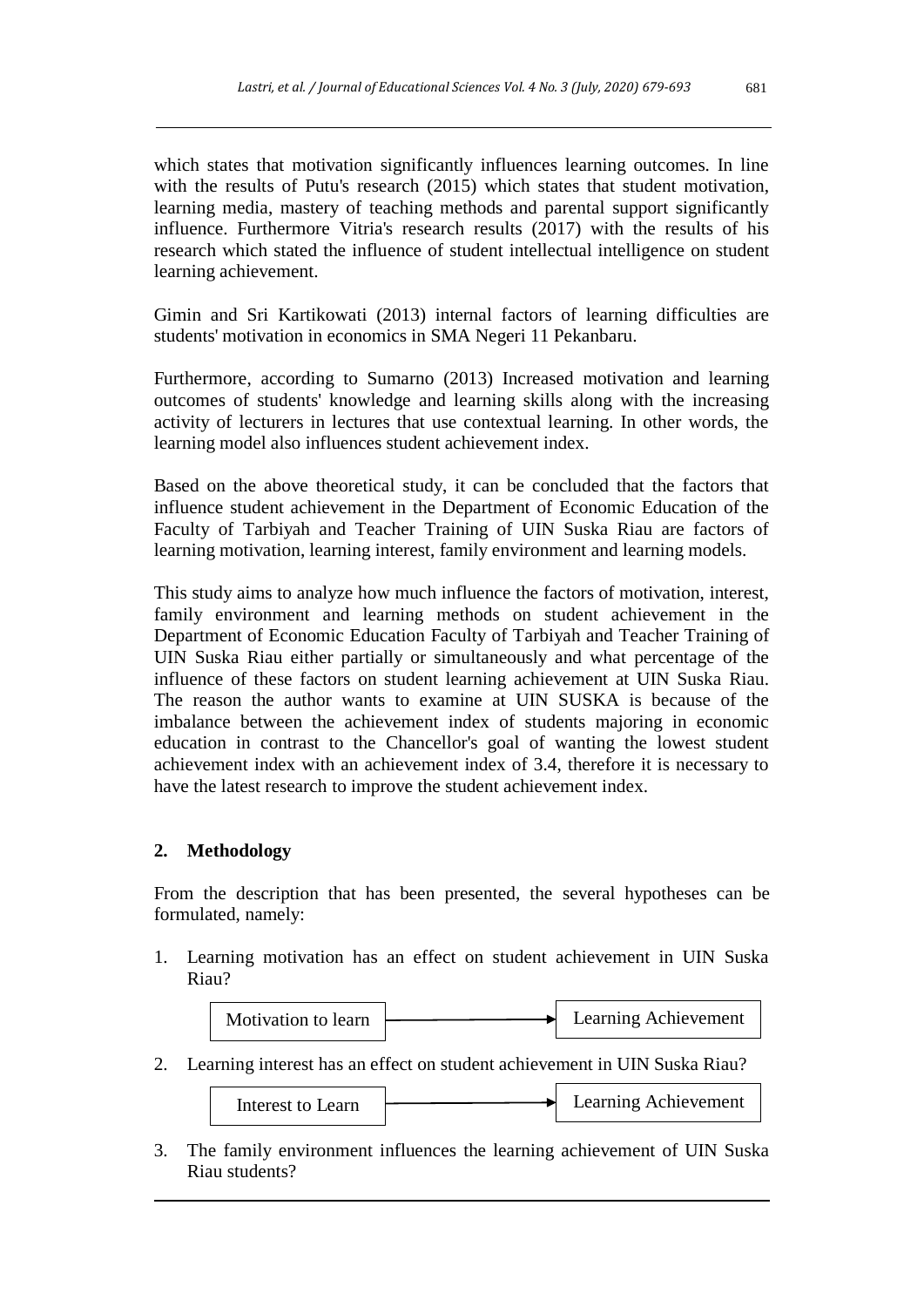

4. Learning model has an effect on student achievement in UIN Suska Riau?

Learning Model Learning Achievement

5. Learning motivation, interest in learning, family environment and learning models jointly influence the learning achievement of UIN Suska Riau students?



This research was conducted in the Department of Economic Education at the Faculty of Tarbiyah and Teacher Training of UIN Suska Riau. The method used in this research is quantitative descriptive method.

# *Population*

The population in this study were Tarbiyah and Teaching Faculty Students majoring in Economic Education 2015/2016 as many as 201 students.

# *Sampling Technique*

Arikunto (2011) said that "If the population is less than 100, it would be better if taken as a whole, and this study is also called population research, if the population is more than 100, it can be taken 10-15% or 20-25 % or more". Then the sample used in this study is 50% of the total population of 100 students.

Department of Economic Education class of 2015/2016 has as many as 201 students. Arukunto (2011), said that "If the population is less than 100, it would be better if taken as a whole, and this study is also called population research, if the population is more than 100, it can be taken 10-15% or 20-25% or more". Then the sample used in this study is 50% of the total population of 100 students.

This research was to look for influence between the independent variable with the dependent variable. The collecting data was using questionnaire or questionnaire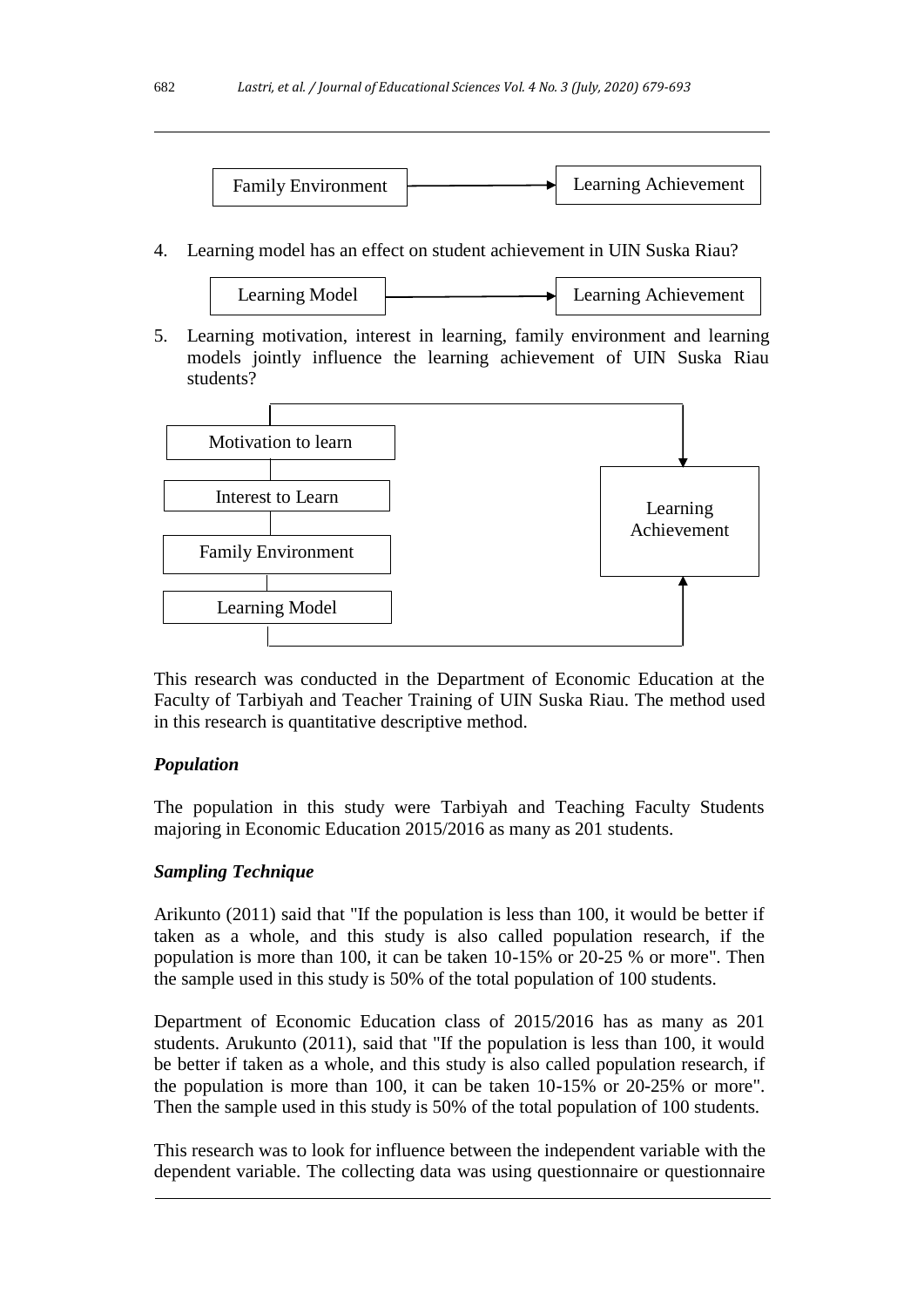techniques. The instrument in the form of a questionnaire was a questionnaire that has been equipped with alternative answers so that the respondent only has to choose one of the answers provided. The questionnaire was presented in the form of a Likert scale of five alternative answers. Respondents were only needed to check  $(\sqrt{\ })$  the answers provided.

Before carrying out multiple linear regression analysis, the first was find out whether the data is normally distributed or not. In addition to conducting a data normality test, a coefficient of determination (R2) test was also performed. The coefficient of determination test was used to assess how much an applied model can explain the dependent variable.

This research was conducted to determine the effect of learning motivation, learning interest, family environment and learning models. Where to determine the effect of the hypothesis test t. This t test was used to find out whether the independent variable regression model partially influences the dependent variable. Then the F test was performed wherein to find out whether the independent variables together significantly influence the dependent variable.

# **3. Results and Discussion**

# *Learning Motivation Variable (X1)*

The results of the study can be known assessment of learning motivation as in table 1.

| N <sub>0</sub> | Category  | <b>Interval</b> | <b>Frequency</b> | <b>Percentage</b> |
|----------------|-----------|-----------------|------------------|-------------------|
|                | Very high | $3,25 - 4,00$   | 63               | 63                |
| 2              | High      | $2,50 - 3,25$   | 35               | 35                |
| 3              | Low       | $1,75 - 2,50$   |                  |                   |
| 4              | Very low  | $1.00 - 1.75$   |                  |                   |
|                | Total     |                 | 100              | 100               |

Table 1. Research Results Variable Learning Motivation

From the above table it can be seen that students' learning motivation towards learning achievement is very high in the Department of Economic Education of UIN Suska Riau. It can be seen as many as 63 people with a percentage of 63% while in the high category as many as 35 people with a percentage of 35%. Thus it can be concluded that motivation Student learning is very high.

Then when viewed from the mean score used to measure data on learning motivation variables (x1). Interpretation of data with mean score analysis using mean scores. Based on the results of data processing using SPSS version 20, it can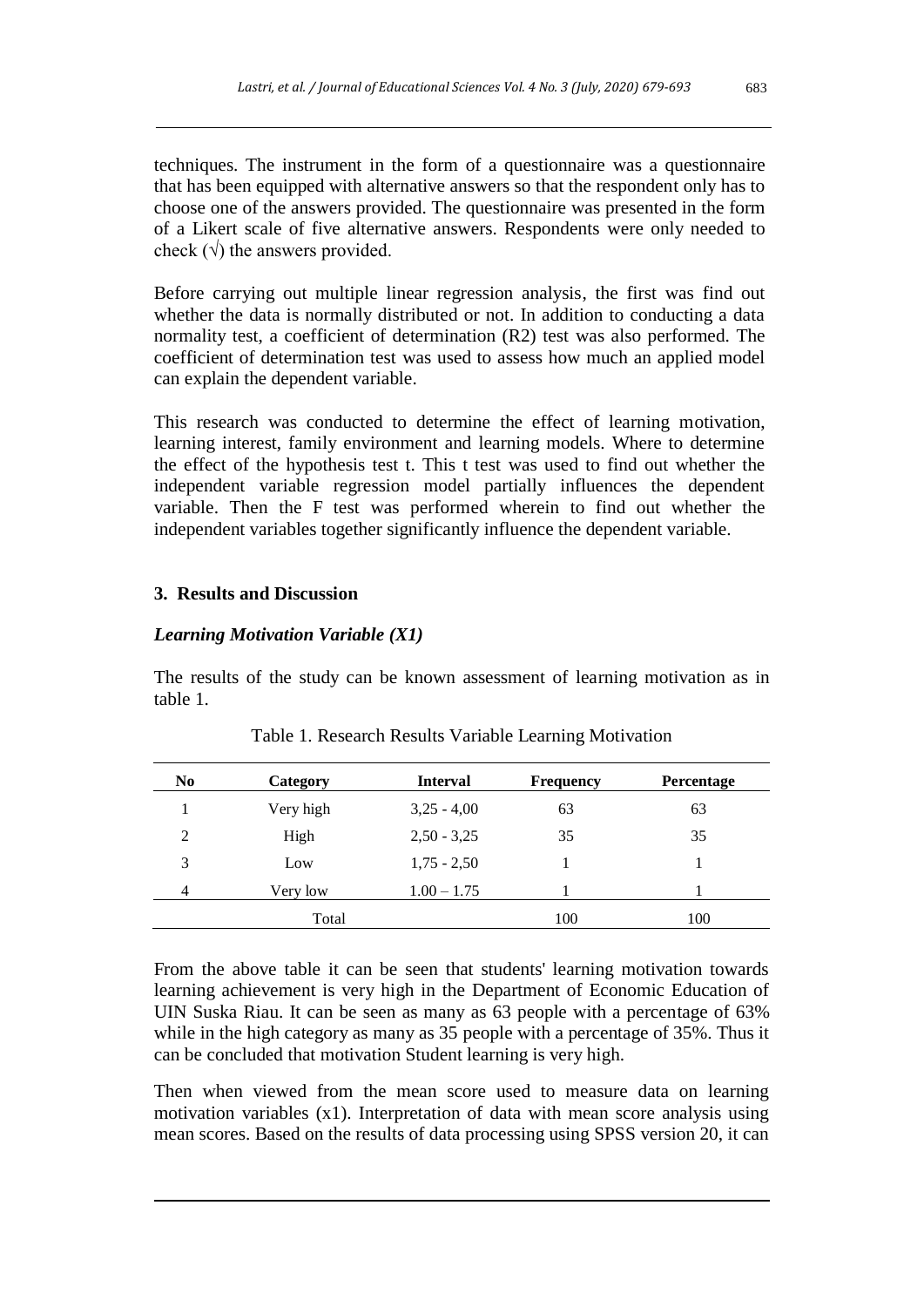be seen the results of learning motivation, as in table 2 the mean scores of learning motivation variables are as in Table 2.

| N <sub>0</sub> | Indicator                                                                                                                   | <b>Mean</b> | Sd   | Interpretation |
|----------------|-----------------------------------------------------------------------------------------------------------------------------|-------------|------|----------------|
| 1              | Work on time to get high marks                                                                                              | 3,50        | 0,55 | Very high      |
| $\sqrt{2}$     | Carrying out assignments to completion even<br>though I find it difficult to answer                                         | 3,38        | 0,64 | Very high      |
| 3              | Take the task seriously                                                                                                     | 3,25        | 0,64 | Very high      |
| $\overline{4}$ | Do not feel bored to learn again when you feel<br>difficulty in understanding economic material<br>provided by the lecturer | 3,47        | 0,54 | Very high      |
| $\mathfrak s$  | Even though my grades were bad, I kept studying<br>hard                                                                     | 3,48        | 0,59 | Very high      |
| 6              | Trying to make the task in accordance with the<br>instructions of the lecturer                                              | 3,46        | 0,62 | Very high      |
| 7              | Trying to dig up information by looking for many<br>book references                                                         | 3,37        | 0,61 | Very high      |
| 8              | Trying to solve the problem given by the lecturer                                                                           | 3,46        | 0,61 | Very high      |
| 9              | Provide conclusions based on the problems that<br>have been given by the lecturer                                           | 3,41        | 0,58 | Very high      |
| 10             | I always ask the lecturer about problems that I<br>don't understand yet.                                                    | 3,41        | 0,58 | Very high      |
| 11             | I always do the assignments given by the lecturer<br>myself                                                                 | 3,38        | 0,61 | Very high      |
| 12             | I like to look for material economic problems<br>before told to                                                             | 3,31        | 0,69 | Very high      |
| 13             | Provide ideas / ideas in each meeting<br>in<br>discussing economic material                                                 | 3,40        | 0,68 | Very high      |
| 14             | Learn about the latest information related to<br>economic material                                                          | 3,49        | 0,64 | Very high      |
| 15             | Looking for the latest information in accordance<br>with the material provided by the teacher                               | 3,56        | 0,55 | Very high      |
| 16             | Be sure of the answers I believe in the discussion<br>Able to explain the existing problems by                              | 3,45        | 0,60 | Very high      |
| 17             | providing relevant evidence using<br>existing<br>information                                                                | 3,38        | 0,59 | Very high      |
| 18             | Not affected by other friends' different answers<br>Likes to solve problems related to economic                             | 3,38        | 0,68 | Very high      |
| 19             | material even though it is not instructed by the<br>teacher                                                                 | 3,38        | 0,59 | Very high      |
| 20             | I was able to give an argument about the problem<br>that was given by the lecturer when discussing it<br>with other friends | 3,33        | 0,66 | Very high      |
| 21             | Always provide a different topic of problems but<br>still with regard to the economy                                        | 3,34        | 0,63 | Very high      |
| 22             | Trying to find the cause of the problems that exist<br>in Indonesia related to economic material                            | 3,32        | 0,64 | Very high      |
| 23             | Able to solve different problems                                                                                            | 3,34        | 0,57 | Very high      |
| 24             | Feeling excited when the lecturer starts to give<br>any topic that will be discussed                                        | 3,33        | 0,61 | Very high      |

Table 2. Mean Learning Motivation Variable Score

From table 2 it can be seen that each item of learning motivation towards student achievement in the Department of Economic Education of UIN Suska Riau as a whole is in the very high category. The mean score that has the highest score is in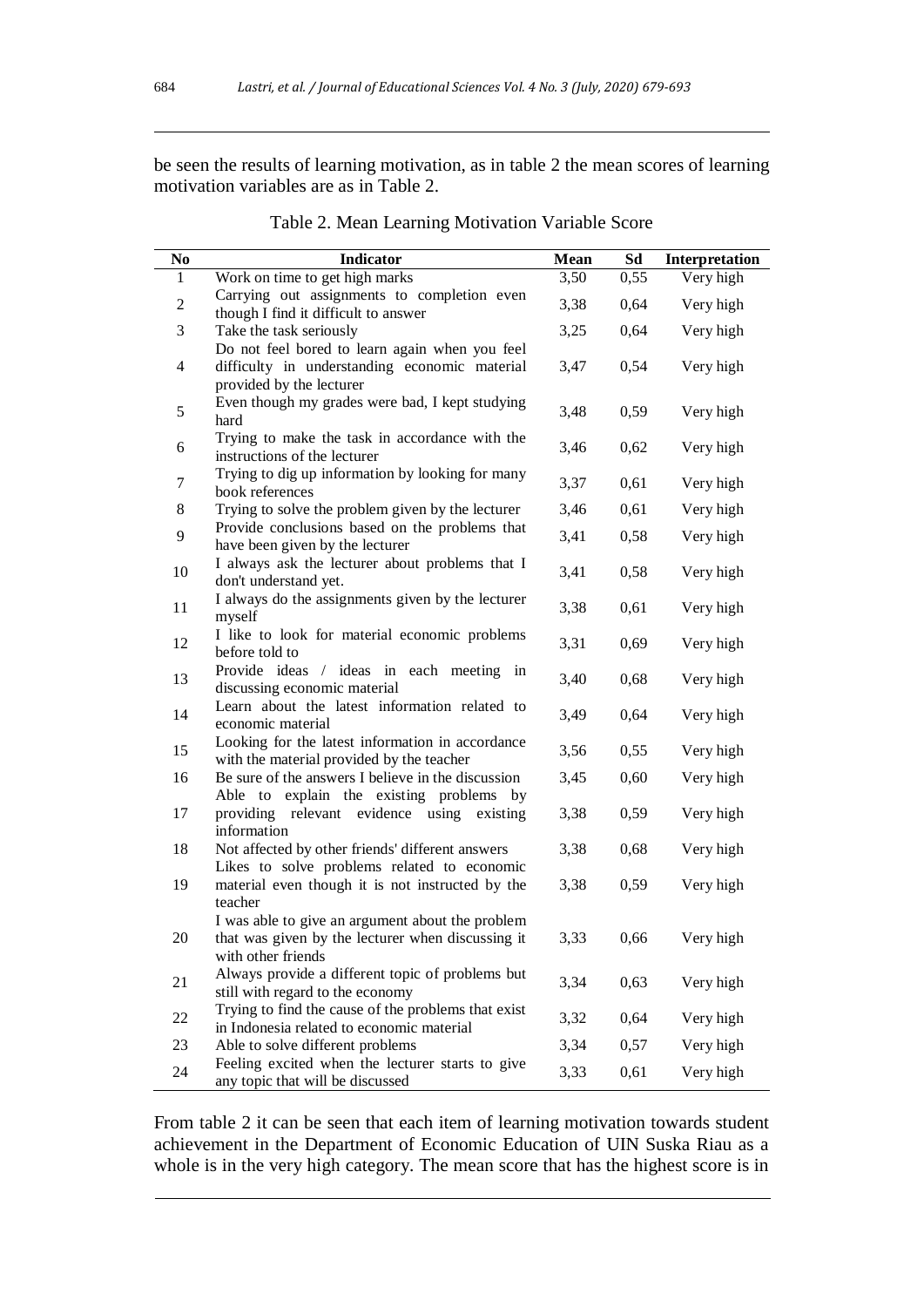item question or in the questionnaire item number 14, namely: Looking for the latest information in accordance with the material provided by the Lecturer with a mean score of 3.56 and SD of 0.55. Thus it can be concluded that overall learning motivation of students majoring in Economic Education of UIN Suska Riau is included in the very high category.

### *Interest in Learning Variables (X2)*

The results of the study can be seen assessments of interest in learning as in table 3 below:

| N <sub>0</sub> | Category     | <b>Interval</b> | <b>Frequency</b> | <b>Percentage</b> |
|----------------|--------------|-----------------|------------------|-------------------|
|                | Very high    | $3,25 - 4,00$   | 45               | 45,0              |
|                | High         | $2,50 - 3,25$   | 45               | 45,0              |
| 3              | Low          | $1,75 - 2,50$   |                  | 9,0               |
| 4.             | Very low     | $1.00 - 1.75$   |                  | 1,0               |
|                | <b>Total</b> |                 | 100              | 100               |

Table 3. Research Results Variable Learning Interest

From the table above it can be seen that students' interest in learning towards learning achievement is very high in the Department of Economic Education of UIN Suska Riau. It can be seen as many as 45 people with a percentage of 45% while in the high category as many as 45 people with a percentage of 45%. Thus it can be concluded that student interest in learning is very high.

Then when viewed from the mean score used to measure the variable data of learning interest (x2). Interpretation of data with mean score analysis using mean scores. Based on the results of data processing using the SPSS program version 20, it can be seen the results of student interest in learning, as in table 1.64 the value of Mean Score of learning interest variables as follows

Table 4. Mean Scores of Learning Interest Variables

| N <sub>0</sub> | <b>Indicator</b>                                                  | Mean | Sd   | Interpretation |
|----------------|-------------------------------------------------------------------|------|------|----------------|
| 25             | Feel happy when the lecturer delivers the lecture<br>material     | 3,33 | 0.58 | Very high      |
| 26             | Feel happy when the lecturer gives a lecture<br>assignment        | 3,22 | 0.64 | High           |
| 27             | Be enthusiastic when the lecturer gives a group<br>assignment     | 3,28 | 0.65 | Very high      |
| 28             | Feel happy when appointed to be a speaker in<br>group discussions | 3,14 | 0,66 | High           |
| 29             | Work on college assignments without cheating                      | 3.18 | 0.64 | High           |
| 30             | Always try to understand the lesson in learning<br>activities     | 3,05 | 0.62 | High           |
| 31             | Always ask the lecturer if there is difficult<br>material         | 3,19 | 0.66 | High           |
| 32             | Feel interested in economics                                      | 3,07 | 0,63 | High           |
| 33             | excited in following the<br>learning<br>Always<br>process         | 3,25 | 0,70 | Very high      |
| 34             | Able to deduce the material beforehand                            | 3,00 | 0.61 | High           |
| 35             | Able to answer lecturer questions                                 | 3,22 | 0.73 | High           |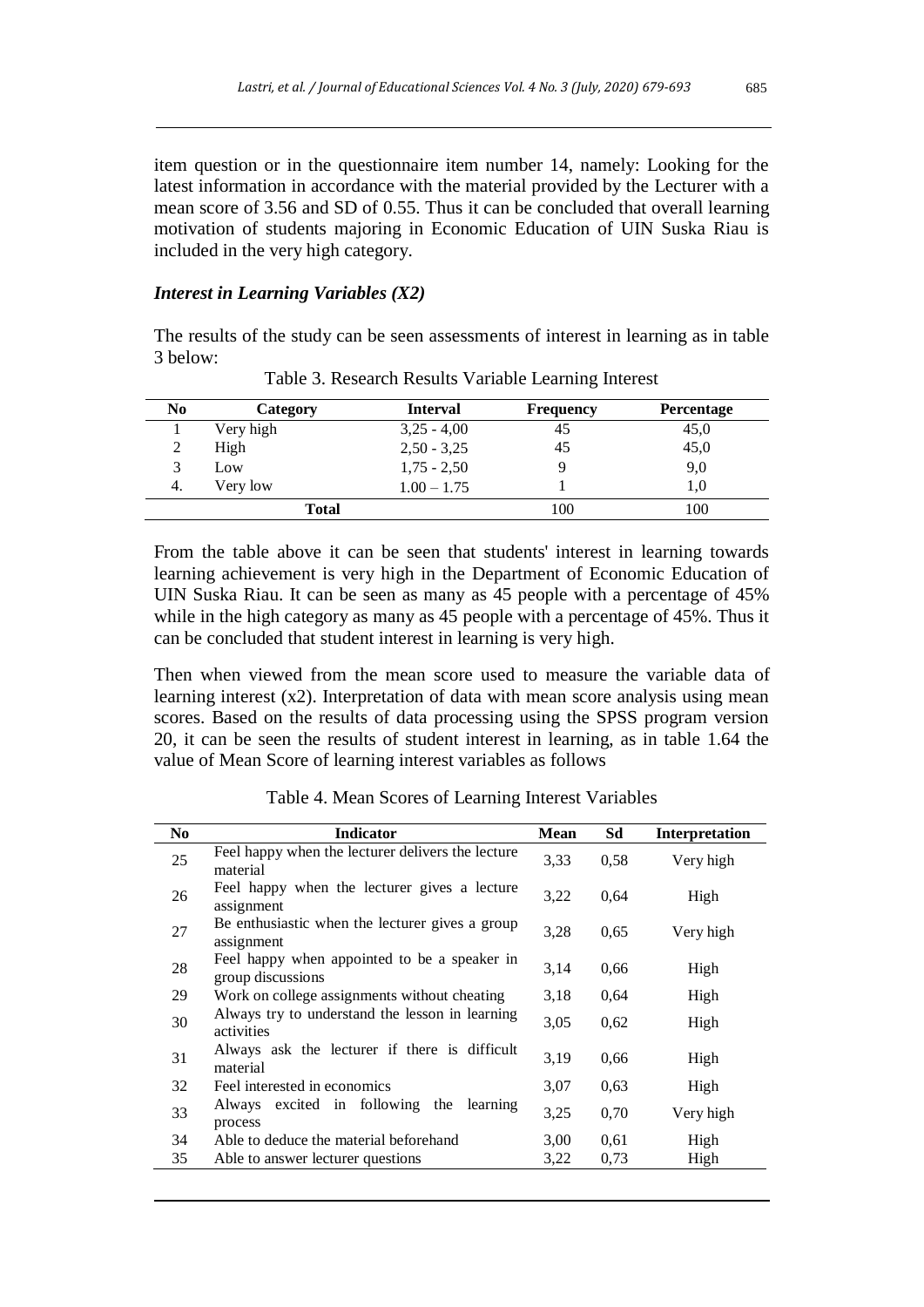| 36 | Feel sad if you do not follow the learning | 3,18 | 0.64 | High |
|----|--------------------------------------------|------|------|------|
|    | process                                    |      |      |      |

From table 4 it can be seen that each item of learning interest towards student achievement in the Department of Economic Education of UIN Suska Riau as a whole is in the high category. The mean score that has the highest score is in item question or in the questionnaire item number 25, which is: feeling happy when the lecturer submits lecture material. with a mean score of 3.33 and an SD of 0.58. Thus it can be concluded that overall the interest in learning of students majoring in Economic Education of UIN Suska Riau is included in the high category.

#### *Family Environment Variable (X3)*

The results of the study can be seen as an assessment of the family environment as in table 5 below:

| N <sub>0</sub> | Category     | <b>Interval</b> | <b>Frequency</b> | <b>Percentage</b> |
|----------------|--------------|-----------------|------------------|-------------------|
|                | Very high    | $3,25 - 4,00$   | 40               | 40,0              |
| 2              | High         | $2,50 - 3,25$   | 44               | 44,0              |
| 3              | Low          | $1,75 - 2,50$   | 14               | 14,0              |
| 4.             | Very low     | $1.00 - 1.75$   | 2                | 2,0               |
|                | <b>Total</b> |                 | 100              | 100               |

Table 5. Research Results of Family Environment Variables

From the table above it can be seen that the family environment towards high learning achievement in the Department of Economic Education of UIN Suska Riau can be seen as many as 44 people with a percentage of 44% while in the low category as many as 14 people with a percentage of 14%. Thus it can be concluded that the family environment of students is high.

Then when viewed from the mean score used to measure data on family environment variables (X3). Interpretation of data with mean score analysis using mean scores. Based on the results of data processing using the SPSS version 20 program, it can be seen the results of the family environment, as in table 6 the Mean Score scores of the family environment variables as in Table 6:

Table 6. Mean Scores of Family Environment Variables

| N <sub>0</sub> | <b>Indicator</b>                                           | <b>Mean</b> | Sd   | Category  |
|----------------|------------------------------------------------------------|-------------|------|-----------|
| 37             | Parents always give encouragement in learning              | 3.25        | 0.74 | Very high |
| 38             | At home are arranged hours of study and play               | 3,14        | 0.86 | High      |
| 39             | Parents always ask about learning difficulties             | 2.98        | 0.61 | High      |
| 40             | Relationships between parents and siblings are<br>pleasant | 3.09        | 0.72 | High      |
| 41             | Parents restrict play schedules when entering<br>exams     | 3.00        | 0.80 | High      |
| 42             | The house is always safe and harmonious                    | 3,00        | 0.79 | High      |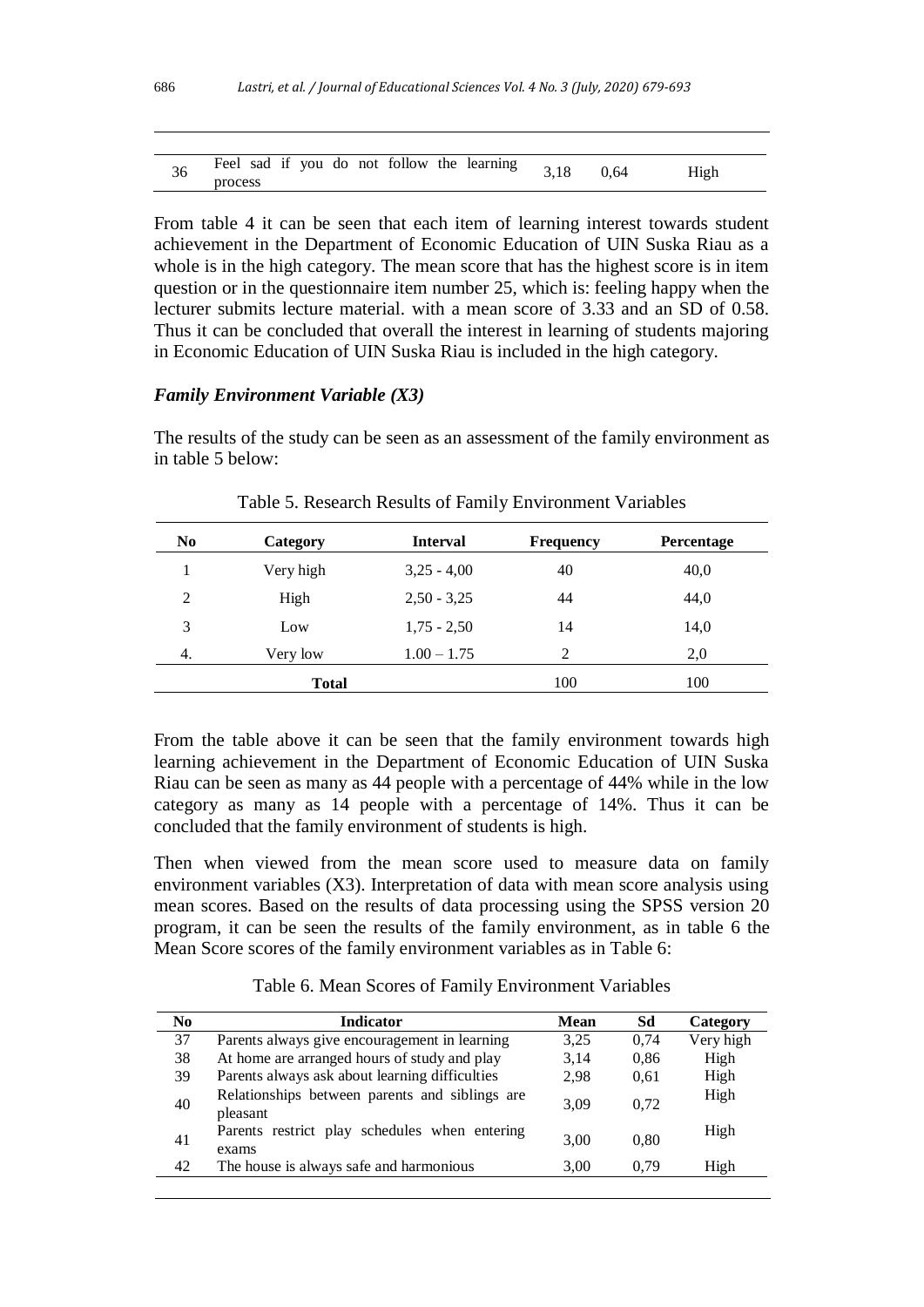| 43 | Creating a conducive home                                                       | 3.17 | 0.63 | High |
|----|---------------------------------------------------------------------------------|------|------|------|
| 44 | Give spp money on time                                                          | 3.03 | 0.68 | High |
| 45 | Creating a neat place to study at home so that it<br>is comfortable in learning | 3.07 | 0.79 | High |

From table 6 it can be seen that each item from the family environment on student achievement in the Department of Economic Education of UIN Suska Riau as a whole is in the high category. The mean score that has the highest score is in item question or in the questionnaire item number 37 namely: Parents always give encouragement in learning. with a mean score of 3.25 and SD of 0.74. Thus, it can be concluded that overall the learning environment of students majoring in Economic Education at UIN Suska Riau is included in the high category.

### *Learning Model Variables (X4)*

The results of the study can be seen assessment of the Learning Model as in table 7 below:

| N <sub>0</sub> | Category     | <b>Interval</b> | <b>Frequency</b> | <b>Percentage</b> |
|----------------|--------------|-----------------|------------------|-------------------|
|                | Very High    | $3,25 - 4,00$   | 57               | 57,0              |
| 2              | High         | $2,50 - 3,25$   | 34               | 34,0              |
| 3              | Low          | $1,75 - 2,50$   | 8                | 8,0               |
| 4.             | Very Low     | $1.00 - 1.75$   |                  | 1,0               |
|                | <b>Total</b> |                 | 100              | 100               |

Table 7. Research Results Variable Learning Model

From the above table it can be seen that the student learning model of learning achievement is very high in the Department of Economic Education of UIN Suska Riau. It can be seen as many as 57 people with a percentage of 57% while in the high category as many as 34 people with a percentage of 34%. Thus it can be concluded that the student learning model is very high.

Then when viewed from the mean score used to measure the learning model variable data (X4). Interpretation of data with mean score analysis using mean scores. Based on the results of data processing using SPSS version 20, it can be seen the results of the learning model, as in table 8 below:

| No. | <b>Indicator</b>                                                                                | <b>Mean</b> | Sd   | Category  |
|-----|-------------------------------------------------------------------------------------------------|-------------|------|-----------|
| 46  | Lecturers provide various problems that cause<br>students' curiosity                            | 3.43        | 0.65 | Very high |
| 47  | I am able to give an opinion about the problem<br>or topic being discussed                      | 3.45        | 0.62 | Very high |
| 48  | I am able to respond to different topics<br>according to various topics that have been<br>given | 3.11        | 0.69 | High      |
| 49  | I give a response about poverty with a different                                                | 3.11        | 0.72 | High      |
|     |                                                                                                 |             |      |           |

Table 8. Mean Scores of Learning Model Variables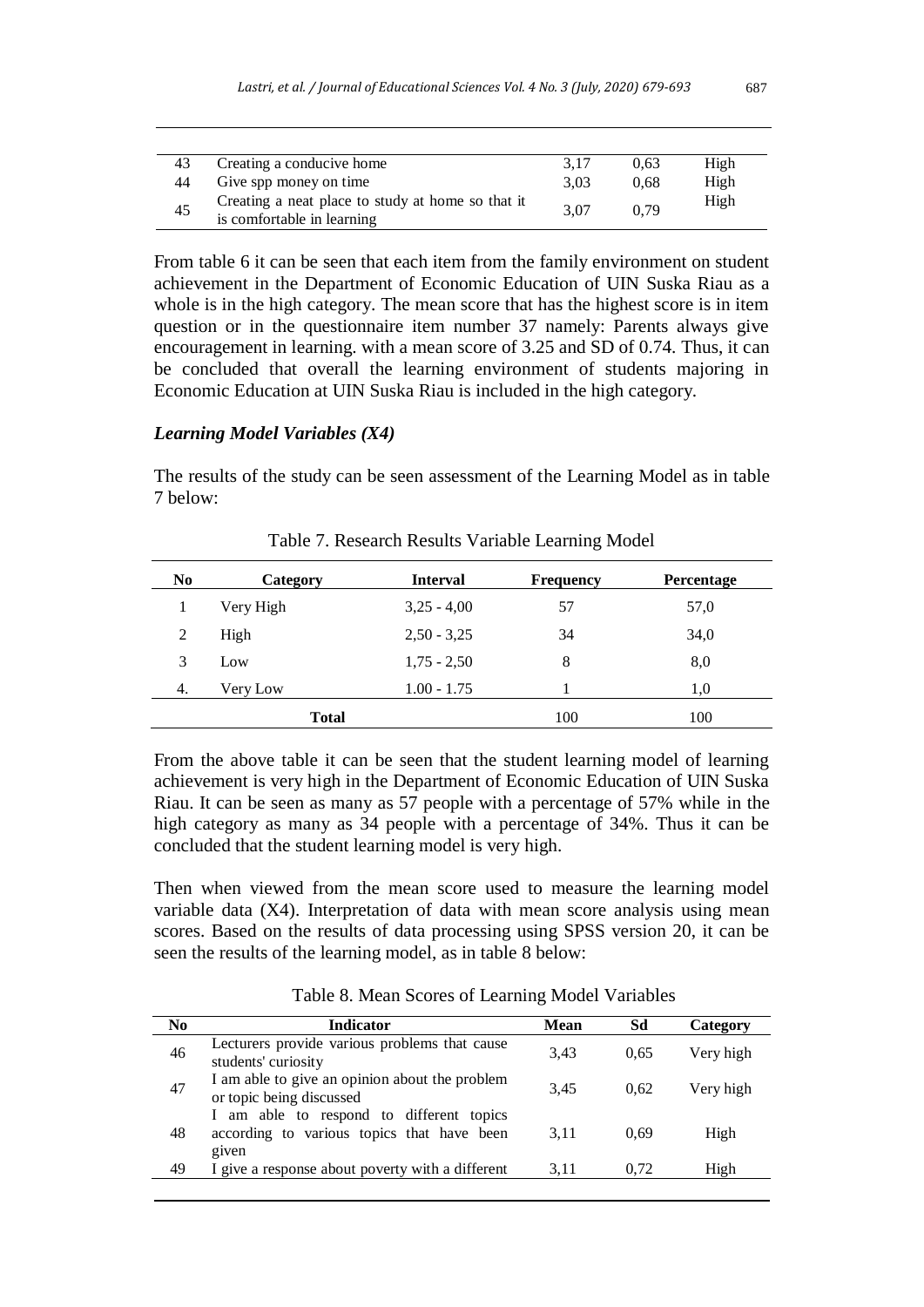|    | argument<br>I felt happy when the lecturer explained the                                                                                                                                                         |      |      |           |
|----|------------------------------------------------------------------------------------------------------------------------------------------------------------------------------------------------------------------|------|------|-----------|
| 50 | problem that would be solved during the                                                                                                                                                                          | 3,44 | 0,64 | Very high |
| 51 | discussion<br>I felt enthusiastic when I started the discussion                                                                                                                                                  | 3,40 | 0,60 | Very high |
| 52 | There is a sense of responsibility in completing<br>the tasks that have been given                                                                                                                               | 3,39 | 0,64 | Very high |
| 53 | Willingness to provide ideas or opinions about<br>learning                                                                                                                                                       | 3,10 | 0,68 | High      |
| 54 | Lecturers provide material or topics<br>of<br>problems that are happening right now                                                                                                                              | 3,49 | 0,62 | Very high |
| 55 | Lecturers are able to provide common ground<br>on student answers that are difficult for the<br>discussion group to solve                                                                                        | 3,41 | 0,58 | Very high |
| 56 | The lecturer gives explanation on various<br>topics but still in one theme                                                                                                                                       | 3,38 | 0,70 | Very high |
| 57 | My classmates and I tried to solve the case of<br>poverty which was also given by the lecturer<br>some points                                                                                                    | 3,39 | 0,61 | Very high |
| 58 | The lecturer gives a response about the<br>problem and the other students conclude with<br>cooperation                                                                                                           | 3,38 | 0,70 | Very high |
| 59 | The lecturer randomizes who is appointed to<br>answer questions from the lecturer while other<br>students also respond                                                                                           | 3,42 | 0,68 | Very high |
| 60 | It's easier to understand the ability of economic<br>material by exchanging ideas with other friends                                                                                                             | 3,39 | 0,61 | Very high |
| 61 | Comfortable in giving opinions<br>Lecturers are able to reduce the differences of                                                                                                                                | 3,12 | 0,70 | High      |
| 62 | students' opinions that have no common<br>ground                                                                                                                                                                 | 3,38 | 0,64 | Very high |
| 63 | Lecturers are able to coordinate classes with a<br>safe atmosphere                                                                                                                                               | 3,39 | 0,70 | Very high |
| 64 | Students are able to understand the problems<br>given by lecturers by listening to conclusions<br>from other friends about the topic being<br>discussed                                                          | 3,42 | 0,60 | Very high |
| 65 | The awareness of each student in solving<br>problems that have been given by the lecturer                                                                                                                        | 3,10 | 0,68 | High      |
| 66 | Lecturers are able to unleash the potential of<br>other students to start communicating with<br>other friends                                                                                                    | 3,35 | 0,68 | Very high |
| 67 | Lecturers are able to eliminate the fear of<br>asking students                                                                                                                                                   | 3,34 | 0,74 | Very high |
| 68 | I was able to communicate outside the<br>classroom by carrying the theory that was<br>given by the lecturer and was able to describe<br>the same characteristics in accordance with the<br>theory that was given | 3,06 | 0,70 | High      |
| 69 | I already feel free to give a response to the<br>problem even though not in the classroom                                                                                                                        | 3,29 | 0,60 | Very high |
| 70 | felt my horizons were<br>Ι<br>broader<br>by<br>communicating with peers because in the<br>classroom I was used to exchanging ideas                                                                               | 3,30 | 0,73 | Very high |

 $\overline{\phantom{0}}$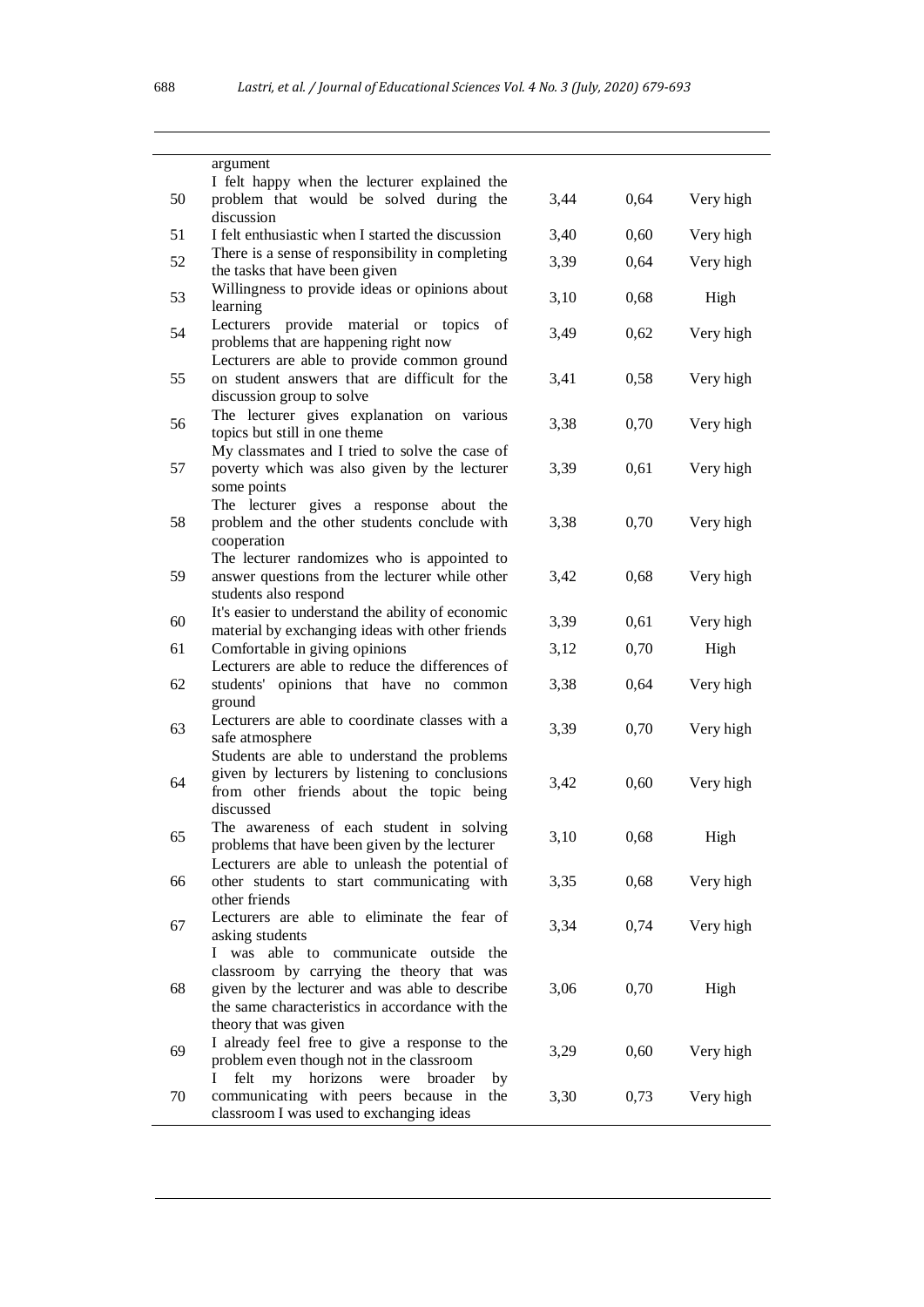From table 8 it can be seen that each item from the learning model of student achievement in the Department of Economic Education of UIN Suska Riau as a whole is in the high category. The mean score that has the highest score is in the item question or in the questionnaire item number 54 namely: The lecturer gives the material or topic of the problem that is happening right now with a mean score of 3.49 and SD of 0.62. Thus it can be concluded that overall the learning model of students majoring in Economic Education in Suska Riau UIN is included in the high category.

# *Calculation Results of Multiple Linear Regression Analysis*

| <b>Independent Variabel</b> | <b>Coefficients B</b> |
|-----------------------------|-----------------------|
| (Constant)                  | $-7,335$              |
| Motivation to learn         | 0,409                 |
| Interest to learn           | 0.397                 |
| Family environment          | 0.416                 |
| Learning model              | 0.212                 |

Table 9. Calculation Results for Multiple Linear Regression Analysis

From table 9 it can be seen by observing the numbers in the Coefficient Beta column, then the multiple linear regression equation can be arranged as follows:

# *Regression Equation:*

In this research, a formutiaon of the relationship between all variable can be formulated in the follwing formula:

 $Y = -7,335 + 0,409 \text{ x}1 + 0,397 \text{ x}2 + 0,416 \text{ x}3 + 0,212 \text{ x}4 + e$ 

# *Research Hypothesis Testing Results*

# *T test (partial regression coefficient test)*

T test is used to determine whether the regression variable partially has a significant effect on the dependent variable partially. With provisions, H0 is rejected if sig.  $> 0.05$ . After the calculated t value is obtained, then it is compared with the t value with the degree of freedom n-k-1. If t arithmetic > T table, it is significant. The hypothesis is accepted with  $\alpha = 0.05$ 

To test the four independent variables with the t test can be seen in the following table 10: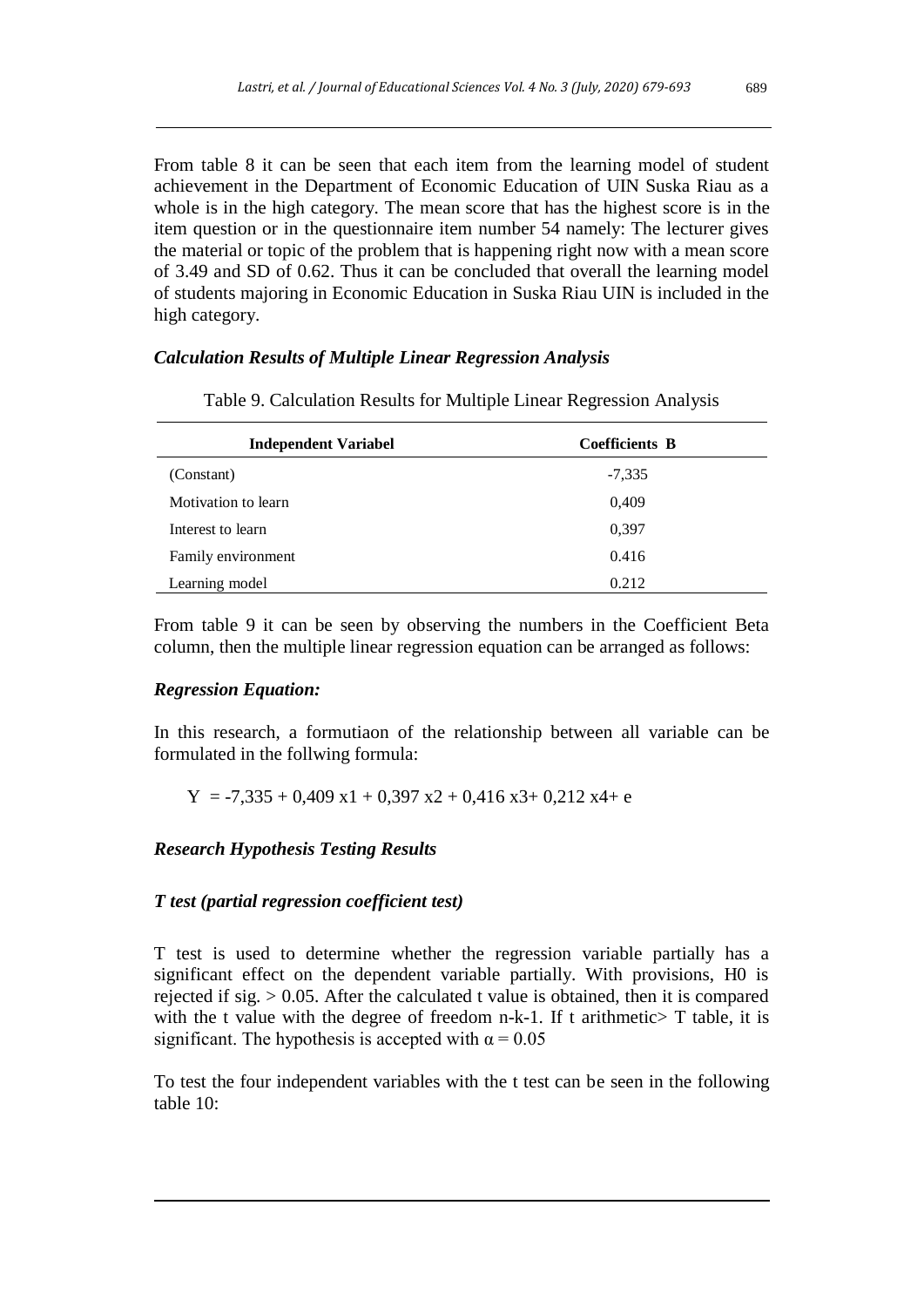|       |                                                                                                                                                                                                                                                                                                  |                | Coefficients <sup>a</sup> |              |          |      |
|-------|--------------------------------------------------------------------------------------------------------------------------------------------------------------------------------------------------------------------------------------------------------------------------------------------------|----------------|---------------------------|--------------|----------|------|
|       |                                                                                                                                                                                                                                                                                                  | Unstandardized |                           | Standardized |          |      |
|       |                                                                                                                                                                                                                                                                                                  | Coefficients   |                           | Coefficients |          |      |
| Model |                                                                                                                                                                                                                                                                                                  | В              | Std. Error                | Beta         |          | Sig. |
|       | (Constant)                                                                                                                                                                                                                                                                                       | $-7.335$       | 6.903                     |              | $-1.063$ | .291 |
|       | Motivasi Belajar                                                                                                                                                                                                                                                                                 | .409           | .064                      | .480         | 6.412    | .000 |
|       | Minat Belajar                                                                                                                                                                                                                                                                                    | .397           | .092                      | .308         | 4.333    | .000 |
|       | Lingkungan Keluarga                                                                                                                                                                                                                                                                              | .416           | .107                      | .296         | 3.871    | .000 |
|       | Model Pembelajaran                                                                                                                                                                                                                                                                               | .212           | .042                      | .351         | 5.110    | .000 |
|       | $\mathbf{D}$ 1.1 $\mathbf{V}$ 1.1 $\mathbf{V}$ 1.1 $\mathbf{V}$ 1.1 $\mathbf{V}$ 1.1 $\mathbf{V}$ 1.1 $\mathbf{V}$ 1.1 $\mathbf{V}$ 1.1 $\mathbf{V}$ 1.1 $\mathbf{V}$ 1.1 $\mathbf{V}$ 1.1 $\mathbf{V}$ 1.1 $\mathbf{V}$ 1.1 $\mathbf{V}$ 1.1 $\mathbf{V}$ 1.1 $\mathbf{V}$ 1.1 $\mathbf{V}$ 1.1 |                |                           |              |          |      |

### Table 10. Hypothesis Testing Results (t Test)

a. Dependent Variable: Learning achievement

Thus it is known:

- Learning motivation. Obtained t value (6,412)> t table (1,985) or significance  $(0,000)$  <0.05. The meaning is that learning motivation has a significant effect on learning achievement.

- Interest in learning. Obtained t value (4,333)> t table (1,985) or significance  $(0,000)$  <0.05. The meaning is that interest in learning has a significant effect on learning achievement.

- family environment. Obtained t value (3,871)> t table (1,985) or significance  $(0,000)$  <0.05. The meaning is that the family environment has a significant effect on learning achievement.

- Learning model. Obtained t value (5,110)> t table (1,985) or significance (0,000)  $< 0.05$ . The meaning is that the learning model has a significant effect on learning achievement.

#### *F test (Regression Coefficient Test together)*

The F test is used to find out whether the independent variables together significantly influence the dependent variable (Y). In other words, this F test can be used to find out whether a regression model can be used to predict a dependent variable or not. If sig.  $> 0.05$ , H0 is rejected, so it can be concluded that there is a significant influence between the independent variables (more than two) together on the dependent variable. After obtaining the Fcount value, then it is compared with the Ftable value. If Fcount> Ftable, then Ho is rejected.

|  |                  | Table 11. Results of the F Test Hypothesis Analysis (ANOVA) |  |
|--|------------------|-------------------------------------------------------------|--|
|  | $1 - 7 - 7 - 19$ |                                                             |  |

| ANOVA <sup>-</sup> |                       |    |             |        |                   |  |
|--------------------|-----------------------|----|-------------|--------|-------------------|--|
| Model              | <b>Sum of Squares</b> | df | Mean Square |        | Sig.              |  |
| Regression         | 3386.268              |    | 846.567     | 39.545 | .000 <sup>b</sup> |  |
| Residual           | 2033.732              | 95 | 21.408      |        |                   |  |
| Total              | 5420.000              | 99 |             |        |                   |  |

a. Dependent Variable: Learning Achievement

b. Predictors: (Constant), Learning Models, Learning Motivation, Learning Interest, Family Environment

The known F count is 39,545 with a significance of 0,000. F tables can be obtained as follows: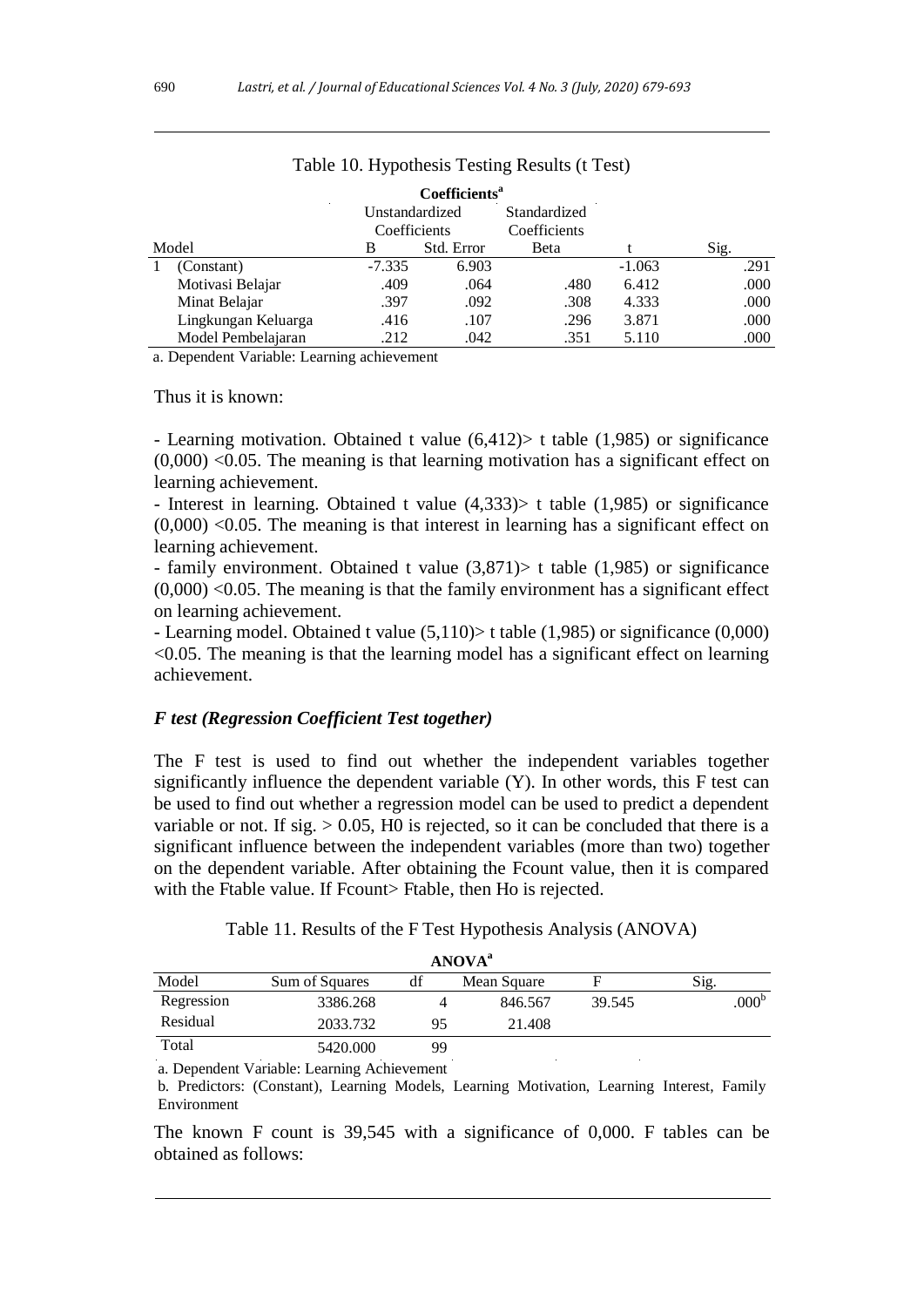F table

 $= n - k - 1$ ; k  $= 100 - 4 - 1$ ; 4  $= 95 : 4$  $= 2.467$ 

Information n: number of samples k: number of free variables 1: constant

Thus it is known that F count  $(39.545)$  F table  $(2,467)$  with Sig.  $(0,000)$  < 0.05. The meaning is that the variables of learning motivation, learning interest, family environment and learning models together have a significant effect on learning achievement.

# *Determination Coefficient Test (R2)*

In order to know the magnitude of the effect of all independent variables on the dependent variable as a percentage value, it is indicated by the magnitude of the coefficient of determination (R2). The coefficient of determination (R2) is a measure used to assess how much an applied model can explain the dependent variable. The results of the calculation of the coefficient of determination (R2) in this study can be seen in Table 12 below:

| Model Summary <sup>b</sup> |               |          |                                                                                     |  |                            |  |         |
|----------------------------|---------------|----------|-------------------------------------------------------------------------------------|--|----------------------------|--|---------|
|                            |               |          | Adjusted R                                                                          |  |                            |  |         |
| Model                      |               | R Square | Square                                                                              |  | Std. Error of the Estimate |  |         |
|                            | $790^{\circ}$ | .625     | .609                                                                                |  |                            |  | 4.62685 |
|                            |               |          | a. Predictors: (Constant), Learning Models, Learning Motivation, Learning Interest, |  |                            |  |         |

Table 12. Determination Coefficient Results (R2)

Family Environment

b. Dependent Variable: Learning Achievement

Obtained a coefficient of determination of 0.625. The meaning is that the influence of learning motivation, learning interest, family environment and learning models on learning achievement is 62.5%

# **4. Conclusion**

Based on the results of the study it can be concluded that: There is a significant and positive influence of learning motivation on student achievement in the Department of Economic Education of UIN Suska Riau. There is a significant and positive influence of learning interest on student achievement in the Department of Economic Education of UIN Suska Riau. There is a significant and positive influence on the family environment on student achievement in the Department of Economic Education of UIN Suska Riau. There is a significant and positive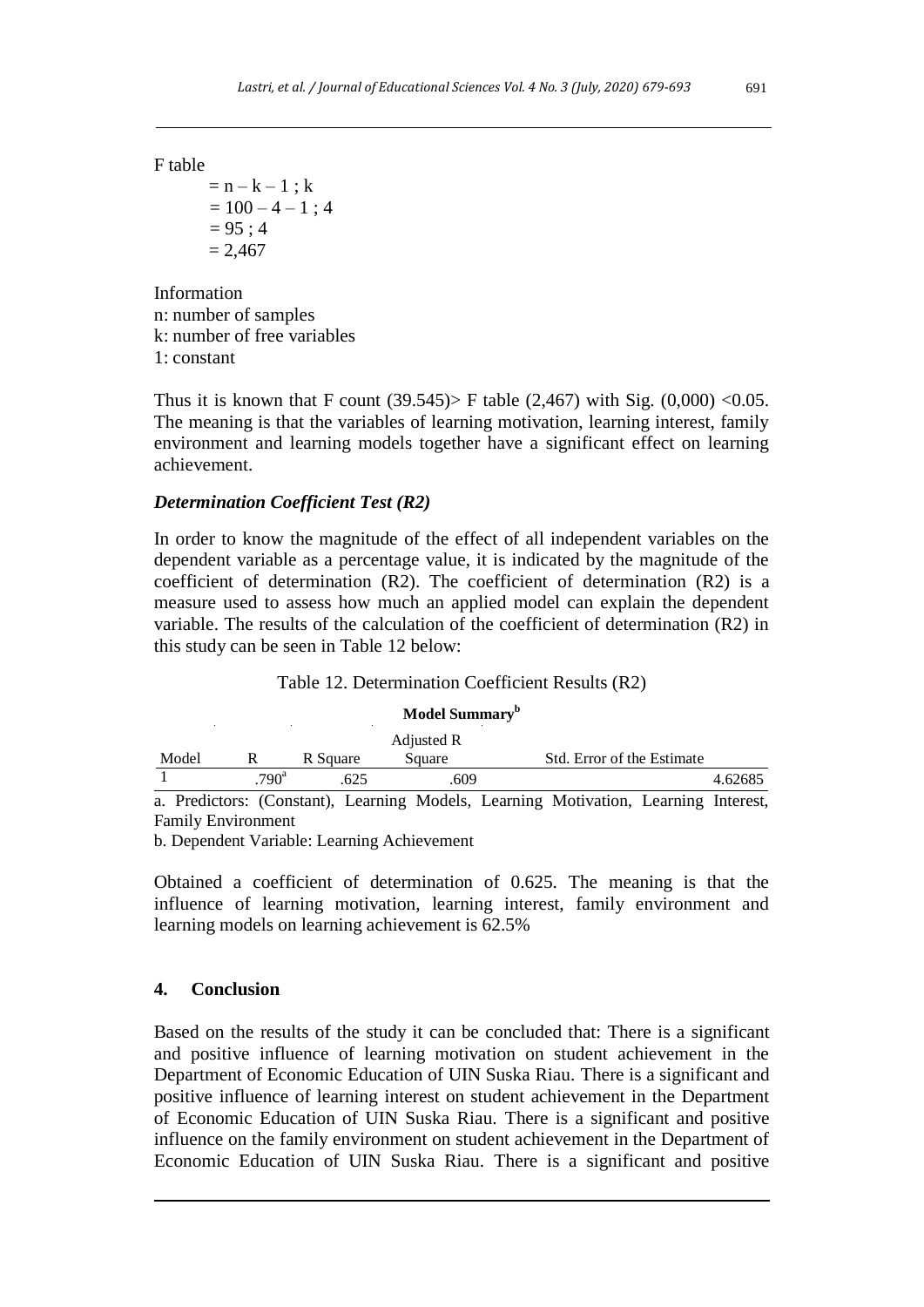influence of learning models on student achievement in the Department of Economic Education of UIN Suska Riau. There is a joint influence of learning motivation, learning interest, family environment and learning models together on student achievement in the Department of Economic Education of UIN Suska Riau.

# **Suggestion**

Based on the research results, suggestions can be given as follows: The lecturers are expected to provide more variety of learning models to increase student motivation and learning interest to improve student achievement. Students can increase learning motivation in independent learning activities and do not get bored easily in carrying out routine tasks to improve learning achievement. Parents are expected to further improve children's learning achievement by optimizing the facilities available so that their children can improve learning achievement, monitor and direct students to study diligently especially at home in order to improve learning achievement. For other researchers, further research needs to be done to find out other factors that can influence student achievement such as the community environment, physical factors and psychological factors.

#### **References**

Dimyati, & Mudjiono. (2015). *Belajar dan pembelajaran*. Jakarta: Rieneke Cipta.

- Elizabeth, B, Hurlock. (2011*). Psikologi perkembangan: Suatu pendekatan sepanjang rentang kehidupan*. Jakarta: Erlangga.
- Hamid., & Darmidi. (2012). *Kemampuan dasar mengajar*. Bandung: Alfabeta.
- Hamzah, B, Uno. (2012). *Teori motivasi dan pengukurannya*. Jakarta: Bumi Aksara.
- Gimin., & Kartikowati, S. (2013). Analisis faktor yang mempengaruhi motivasi belajar mahasiswa program studi Pendidikan Ekonomi FKIP Universitas Riau, *Jurnal Pendidikan.* 4 (1).
- Hendristiana, S., Gimin., & Kartikowati, S. (2017). Pengaruh lingkungan keluarga dan lingkungan sekolah terhadap prestasi belajar akuntansi perusahaan jasa siswa program keahlian akuntansi kelas X dan XI di SMK Kansai Pekanbaru. *Jurnal Manajemen Pendidikan.* 4 (2).
- Ngalim, M., & Purwanto. (2011). *Psikologi pendidikan*. Bandung: PT.Remaja Rosdakarya.
- Thobroni, M. (2015). *Belajar dan pembelajaran teori dan praktik*. Yogyakarta: Ar-Ruzz Media.
- Nasution. (2009). *Berbagai pendekatan dalam proses belajar dan mengajar*. Jakarta: Bumi Aksara.
- Nursalam. (2019). *Konsep dan penerapan metodologi penelitian ilmu keperawatan* (edisi 4). Jakarta: Salemba Medika.
- Oemar, & Hamalik. (2012). *Proses belajar mengajar*. Jakarta: PT Bumi Aksara.
- Oemar, & Hamalik. (2012). *Psikologi belajar dan mengajar*. Bandung: PT Sinar Baru Algensindo.